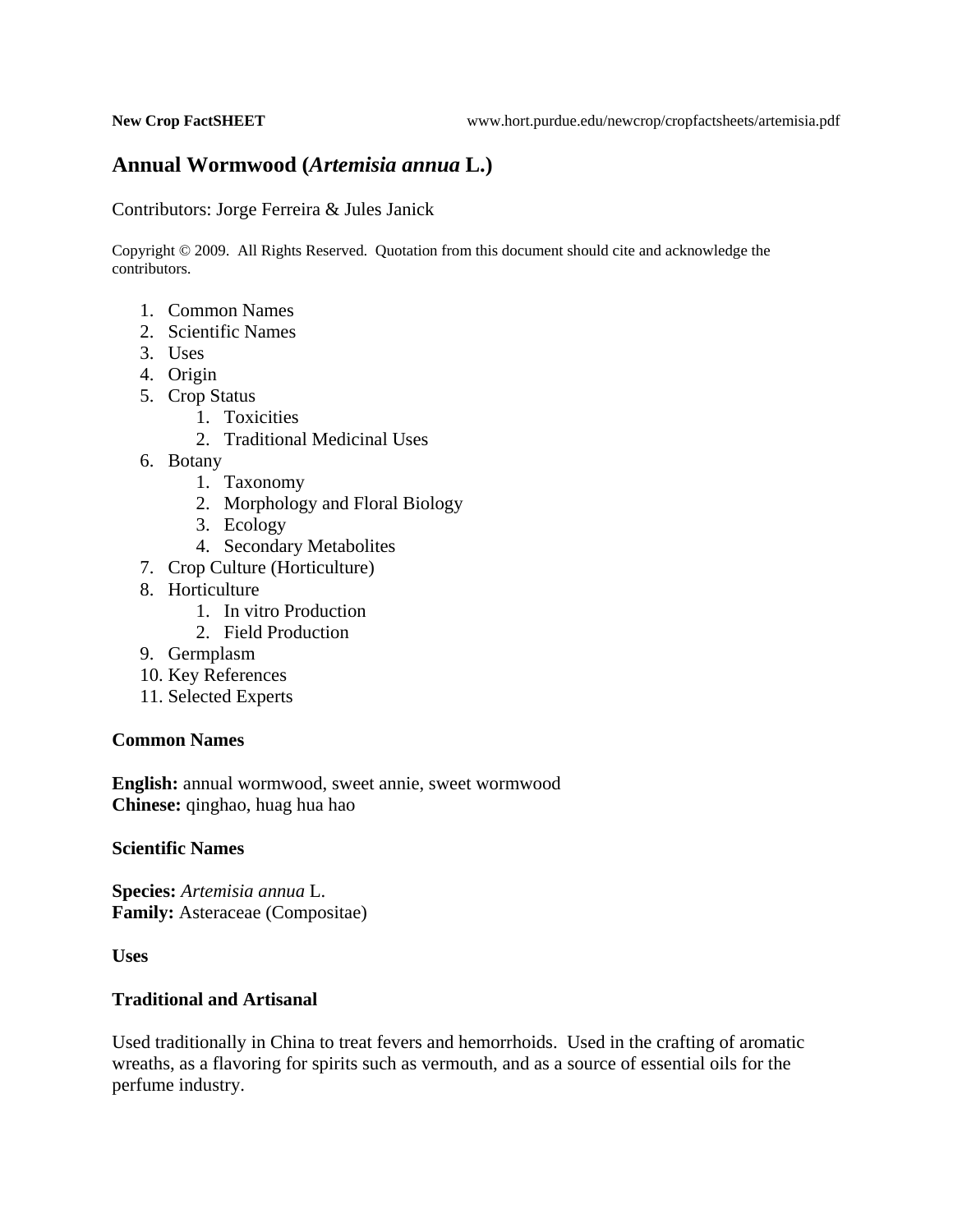### **Human (pharmacological and antioxidant activities)**

Mainly as the source of artemisinin (qinghaosu), an important natural sesquiterpene lactone with antimalarial effect against susceptible and multi-drug resistant *Plasmodium* spp. Current research also shows that artemisinin drugs are effective against cancer, Leishmania (Yang and Liew, 1993; Sen et al., 2007), Trypanosoma (Mishina et al., 2007), and some viruses (Khan et al., 1991; Li et al., 2005). In addition, *A. annua* has a high content of flavonoid compounds which are responsible for its high antioxidant activity. There are potential uses of the *Artemisia annua* plant extracts for humans and livestock based on the synergistic effects of flavonoids, artemisinin precursors, etc., including antimalarial effects reported for the *A. annua* traditional tea (Mueller et al., 2004; Blanke et al., 2008). Despite the use of traditional tea preparations not being recommended as a replacement for the WHO's recommendation use of artemisinin-based combination therapies (ACT) it deserves further investigation on its combined use with other non-artemisinin drugs commonly used in ACTs. In addition, *A. annua* leaves (Zheng and Wang, 2001) and crude extracts have been reported to be a good source of antioxidants (Cai et al., 2004), being among the four medicinal plants with the highest ORAC (oxygen radical absorbance capacity) level among other medicinals (Zheng and Wang, 2001). This high antioxidant capacity is probably due to the high content (Bilia et al., 2006) and diversity of its leaf flavonoids, including the newly-reported C-glycosyl flavonoids as a possible component of the antioxidant and antiviral activity (Han et al., 2008). Flavonoids have been reported to be responsible for more of the antioxidant activity of leafy vegetables and herbs than vitamin E, C, or glutathione (Cao et al., 1996).

## **Livestock (anti-parasitic and nutritional potential)**

*Artemisia annua* and artemisinin uses for the livestock industry are currently in expansion based on current reports of its anti-protozoal, anti-bacterial and antioxidant activities of the plant, its extracts, and its essential oil. Some examples include *Babesia* (Kumar et al., 2003), *Eimeria* or coccidiosis (Allen et al., 1997; Arab et al., 2006; Brisibe et al., 2008), and the trematodal blood fluke *Schistosoma* spp (Xiao and Catto, 1989; Xiao et al., 2000; Lescano et al., 2004), bacteria (Juteau et al., 2002). Recently, different tissues of the plant have been analyzed for its potential use in animal feed and scored high values for antioxidant capacity (ORAC and total phenolics) and as source of aminoacids, with negligible amounts of anti-nutritive components such as phytates and oxalates

## **Agriculture**

Artemisinin has been also shown to be an effective non-selective herbicide such as glyphosate (Duke et al., 1987), but its mode of action has not been established. The plant has also been used to impair the growth and development of insects that attack stored grains (Tripathi et al., 2000; Tripathi et al., 2001).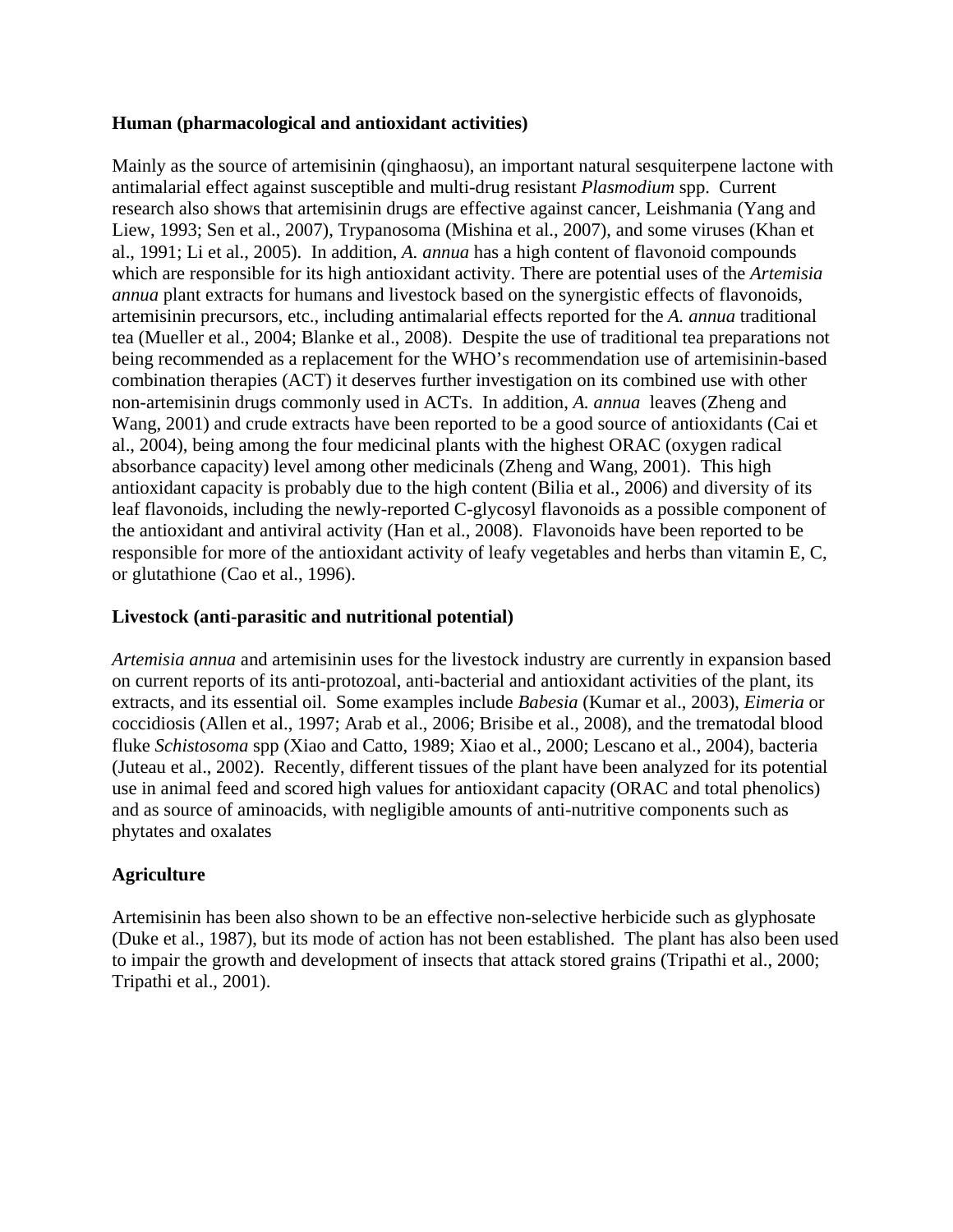## **Origin**

Annual herb native to Asia, most probably China. Occurs naturally as part of a steppe vegetation in the northern parts of Chahar and Suiyuan provinces in China, at 1000 to 1500 m above sea level. Now naturalized in many countries including the United States (Ferreira et al., 1997).

## **Crop Status**

An annual crop cultivated in China and Vietnam as a source of artemisinin. Cultivated in Romania as a source of essential oils. Cultivated on small scale is the United States as a source of aromatic wreaths. Cultivation has greatly expanded in China and Africa, mainly Kenya, Tanzania, and Nigeria to support new processing plants on the production of the antimalaria artemisinin. Cultivation of *A. annua* in Africa has started after the World Health Organization recommended Artemisinin Combination Therapies (ACT) as a replacement of artemisinin monotherapy in the fight against multi-drug resistant *Plasmodium falciparum* malaria (Ferreira et al., 2005).

## **Toxicity**

Artemisinin has no reported toxicity if taken in recommended doses for short periods in the treatment of malaria(Meshnick, 2002). The pollen is extremely allergenic and a cause of hay fever as its cousin ragweed (*Ambrosia artemisifolia*). In animal studies, artemisinin has been used in high oral doses in dogs an drabits (Zhao and Song, 1990) and at 200-300 mg/kg BW in mice (Shuhua and Catto, 1989) without toxicity. In humans, artemisinin has been effective against *Plasmodium* in doses of about 30 mg/kg BW, but it has poor bioavailability and a short half-life being quickly eliminated from the body (Titulaer et al., 1990; Navaratman et al., 1995). Artemisinin derivatives (dihydroartemisinin, artesunate, artemether, arteether) present better bioavailability and antimalarial acrtivity than artemisinin, but have different safety margins than artemisinin. The bioavailability and half-lives also vary with the delivery system (intramuscular, intra-venous, intra-peritoneal, oral).

## **Botany**

## **Taxonomy**

*Artemisia* belongs to the tribe Anthemideae of the Asteroideae, a subfamily of the Asteraceae. Various taxonomic treatments subdivide genus *Artemisia* into various subgeneric sections; *A. annua* has been considered in the subsection *Absinthium* (Hall and Clements 1923) or in a combined subsection *Artemisia* (*Absinthium + Abrotanum*). (Poljakov 1961, Yeou-ruenn 1994).

# **Morphology and Floral Biology**

*A. annua* is a large shrub often reaching more than 2.0 m in height, usually single-stemmed with alternate branches. The aromatic leaves are deeply dissected and range form 2.5 to 5 cm in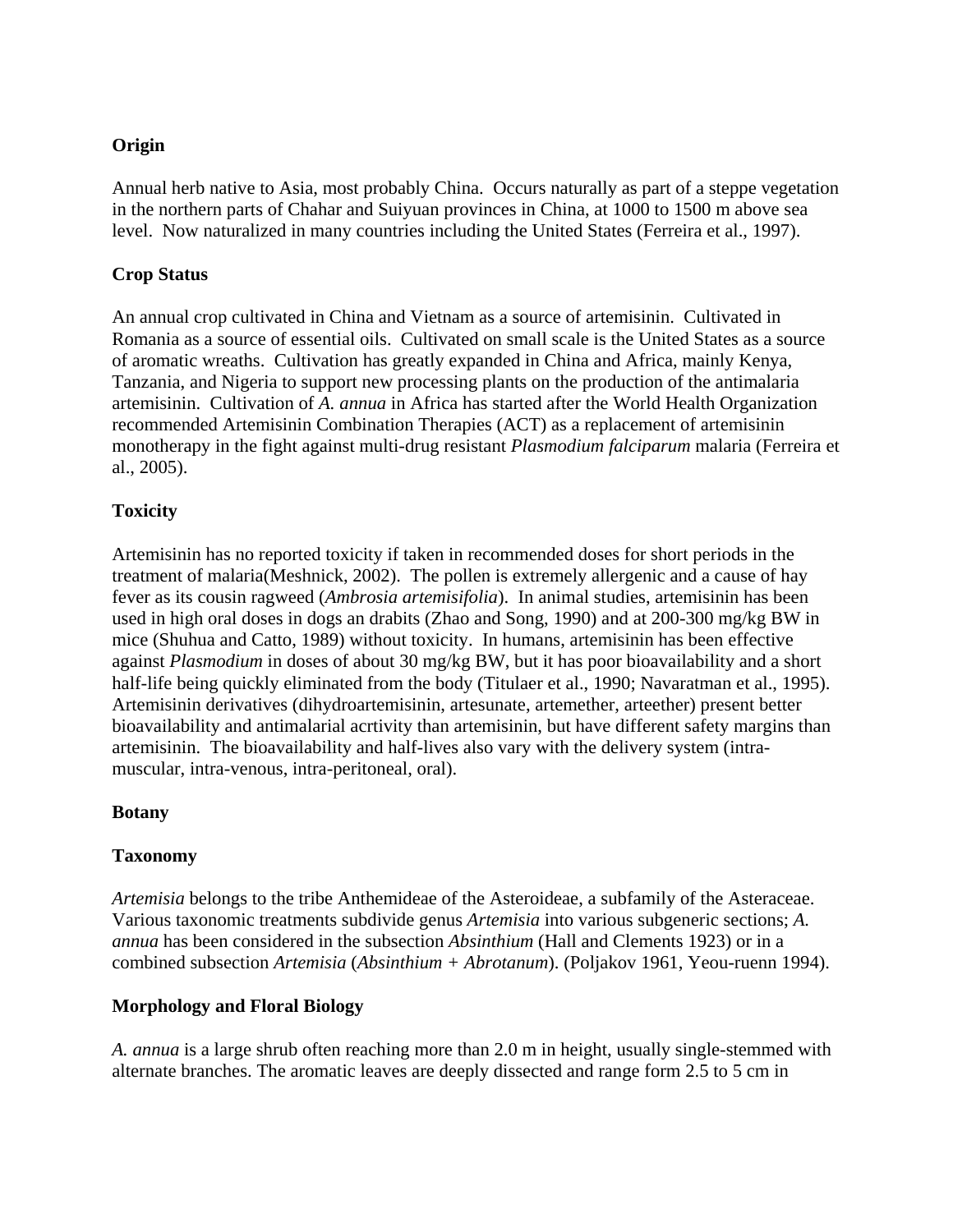length. Leaves and flowers contain both 10-celled biseriate trichomes and 5 cell filamentous (T) trichomes.

The nodding flowers (capitula), only 2 to 3 mm in diameter, are greenish-yellow enclosed by numerous, imbricated bracts. Capitula are displayed in loose panicles containing numerous central bisexual florets and marginal pistillate florets, the latter extruding stigmas prior to the central flowers. Both flowers have synpetalous tubular corolla with the top split into five lobes in the hermaphroditic florets and 2–3 lobes in the pistillate florets. The receptacle is glabrous, not chaffy, and triangular in shape. Both florets and receptacle bear abundant 10-celled biseriate trichomes; T-trichomes (filamentous) occur at the pedicel and bracts. The biseriate glandular trichomes sequester artemisinin as well as highly aromatic volatile oils (essential oils).

## **Ecology**

*A. annua* is a determinate short-day plant. Non-juvenile plants are very responsive to photoperiodic stimulus and flower about two weeks after induction. The critical photoperiod seems to be about 13.5 hours, but there are likely to be photoperiod  $\times$  temperature interactions. In Lafayette Indiana, USA (40°21'N) plants flower in early September with mature seeds produced in October. Brazilian and Swiss cultivars are being slowly adapted to the tropics for the production of artemisinin.

## **Secondary Metabolites**

Biseriate glandular trichomes are the source of highly aromatic volatile oils, mainly artemisia ketone, 1.8-cineole camphor; germacrene D, camphene hydrate, and alpha-pinene; betacaryophyllene, myrcene, and artemisia alcohol. Nonvolatile sesquiterpenes can be recovered from the plant by solvent extraction, some of which show high antimalarial activity. There are at least 20 known sesquiterpenes including artemisinin (arteannuin A), arteannuin B, artemisitene, and artemisinin acid.

# **Crop Culture (Horticulture)**

Most collections of artemisia derive from natural stands with highly variable artemisinin content, some as low of 0.01%. Currently-used selections from Chinese, Swiss, and Brazilian origin vary from 0.3 to 1.5%. Swiss researcher N. Delabays reported a clonal selection derived from Chinese material which produces 1.1% artemisin and is very late flowering; proprietary hybrids (although not from homozygous parents) have been obtained in Brazil (Unicamp-CPQBA) and in Switzerland (Mediplant) that have established well in latitudes closer to the equator, benefiting the crop establishment in tropical Africa.

## **Horticulture**

## **In vitro Production**

*A. annua* is easily propagated in vitro by standard protocols. Cytokinins increase shoot proliferation but decrease rooting and increase vitrification. *A. annua* can be grown and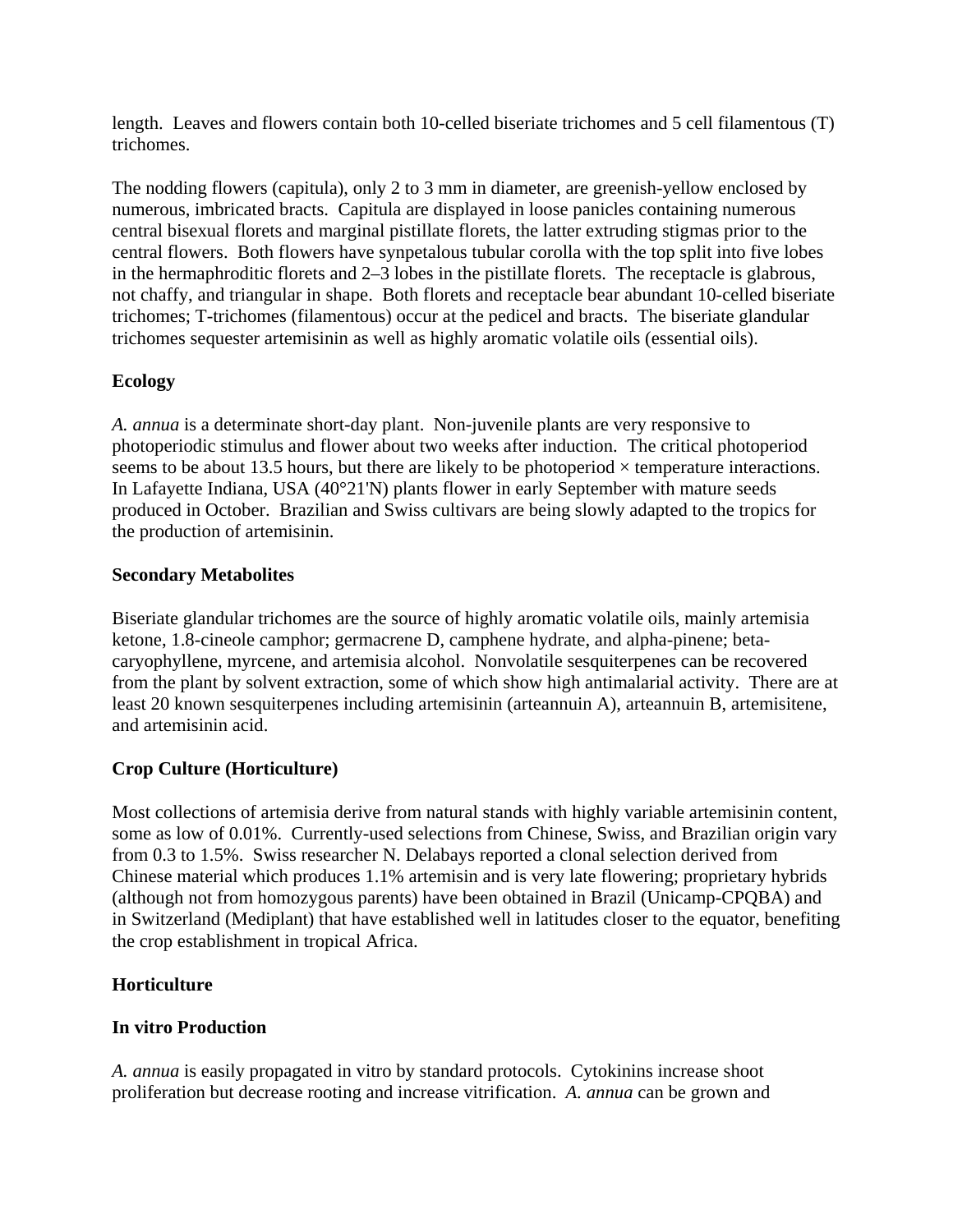propagated by microcuttings in a hormone-free medium. Artemisinin is produced in shoots in vitro and is enhanced by the presence of roots. None or trace levels of artemisinin are found in roots, callus, cells, or cell free medium. There is no evidence that in vitro production of artemisinin in tissue culture will ever be commercially feasible. However, researchers have succeeded in producing artemisinic acid (a precursor) in yeast cultures and artemisinin production, through its precursor, in bioreactors might be a future avenue to explore.

## **Field Production**

Field production of *A. annua* is presently the only commercially viable method to produce artemisinin because the synthesis of the complex molecule is uneconomic. Currently used selections reach the peak in artemisinin before flowering and at the end of vegetative growth, allowing maximal biomass accumulation of artemisinin before harvest. The most important management problems involve planting, the achievement of uniform stands, weed control, and post-harvest drying of the crop. The plant is extremely vigorous and essentially disease and pest free. Most researchers transplant seedlings but direct seeding and mechanical transplanters have been used incommercial production.

### **Germplasm**

Various specialty herb seed sources sell *A. annua* seed for the wreath market. (See S. Facciola, l990. Cornucopia: A source book of edible plants Kampong Publications. Vista, California)

Large amounts of seed can be purchased from CPQBA (Unicamp, Brazil) or from Mediplant (Conthey, Switzerland) with price varying upon availability. Wild type Artemisia seeds purchased from general seed catalogs are not recommended for artemisinin production, but can be used for wreaths and for their essential oils.

## **Key References**

(Arab et al., 2006) Delabays, N., A. Benakis, and G. Collet. l993. Selections and breeding for high artemisinin (qinghaosu) yielding strains of *Artemisin annua*. Acta Hort. 330:203–207. (Duke and Paul, 1993) (Efferth, 2007) (Efferth et al., 2008) Ferreira, Jorge F.S., James E. Simon, and Jules Janick. 1997. *Artemisia annua*: Botany, horticulture, pharmacology. Horticulture Reviews 18. (Ferreira and Janick, 1995) (Ferreira and Janick, 2002) (Ferreira et al., 2005) (Hsu, 2006) (Keiser and Utzinger, 2007) Laughlin, J. C. l994. Agricultural production of artemisinin: A review. Trans. Royal Soc. Trop. Med. Hyg. 88(Suppl.1):21–22. (Mueller et al., 2004)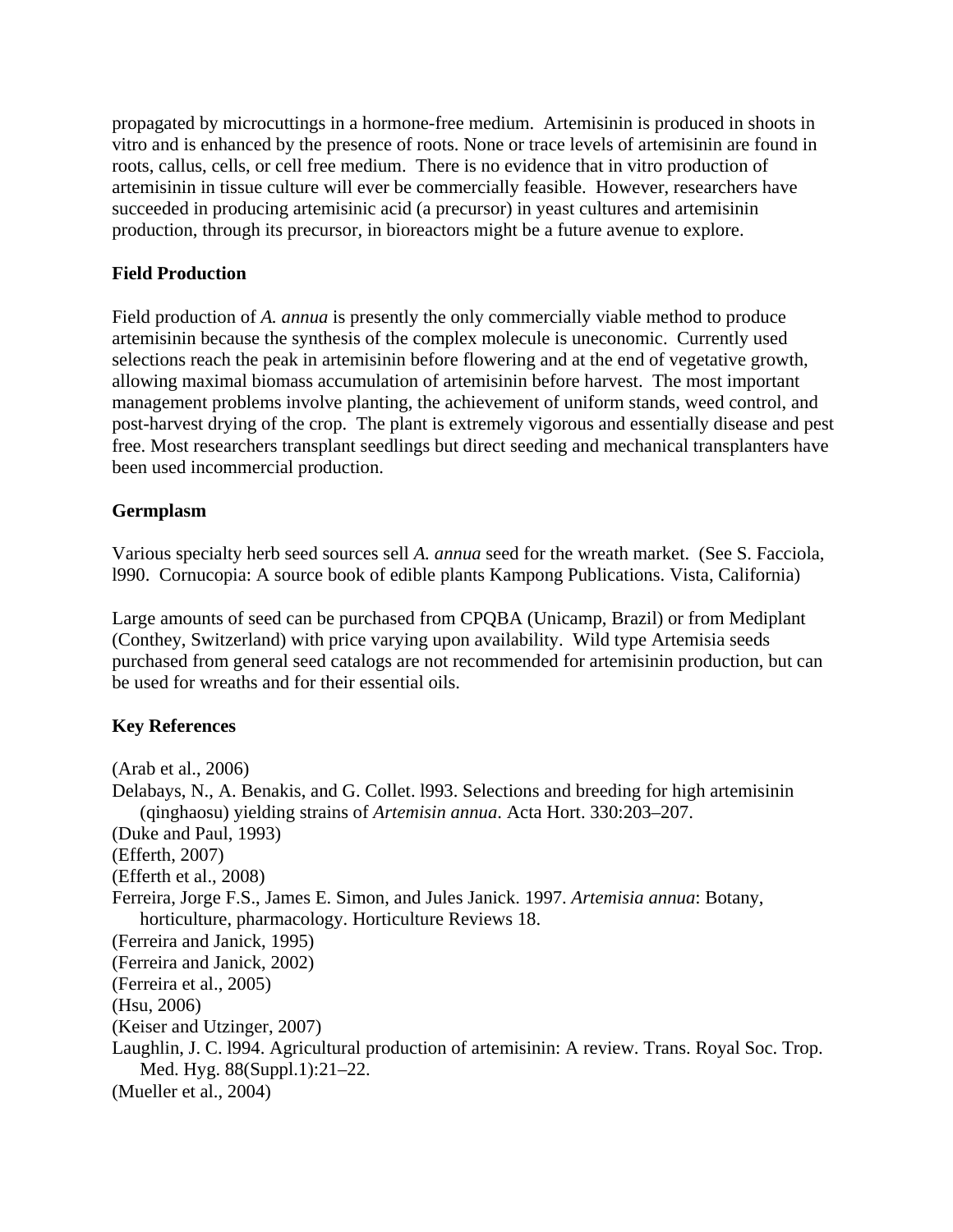(Ro et al., 2006)

Simon, J.E., D. Charles, E. Cebert, L. Grant, J. Janick, and A. Whipkey. 1990. *Artemisia annua* L.: A promising aromatic and medicinal. p. 522–526. In: J. Janick and J.E. Simon (eds.), Advances in New Crops. Timber Press, Portland, Oregon.

(World Health Organization, 2001)

Woerdenbag, H.J., N. Pras, W. Van Uden. T.E. Wallaart, A.C. Beekman, and C.B. Lugt. 1994. Progress in the research of artemisinin-related antimalarials: An update. Pharm. World Sci. 16:169–180.

### **Selected Experts**

### **N. Delabays**

Mediplant Centre de Recherches sur les Olantes Medicinales et Aromatiques Centre des Fouger CH 1964 Conthey, Switzerland Tel 027 -362722 Fax 027 363017

### **Jorge F.S. Ferreira**

USDA-ARS Appalachian Farming Systems Research Center 1224 Airport Rd. Beaver, WV 25813 (304) 256-2827 jorge.ferreira@ars.usda.gov

### **Jules Janick**

Purdue University 1165 Horticulture Building West Lafayette, Indiana 47907-1165 tel 765 494 1329 fax 765 494 0391 janick@purdue.edu

### **J.C. Laughlin**

1/14A Sherburd Street Kingston, Tasmania 7050, Australia Tel./Fax 61-3-62271263 johnlaughlin7@gmail.com

#### **James E. Simon**

Cook/NJAES at Rutgers Plant Science 59 Dudley Road New Brunswick, NJ 08901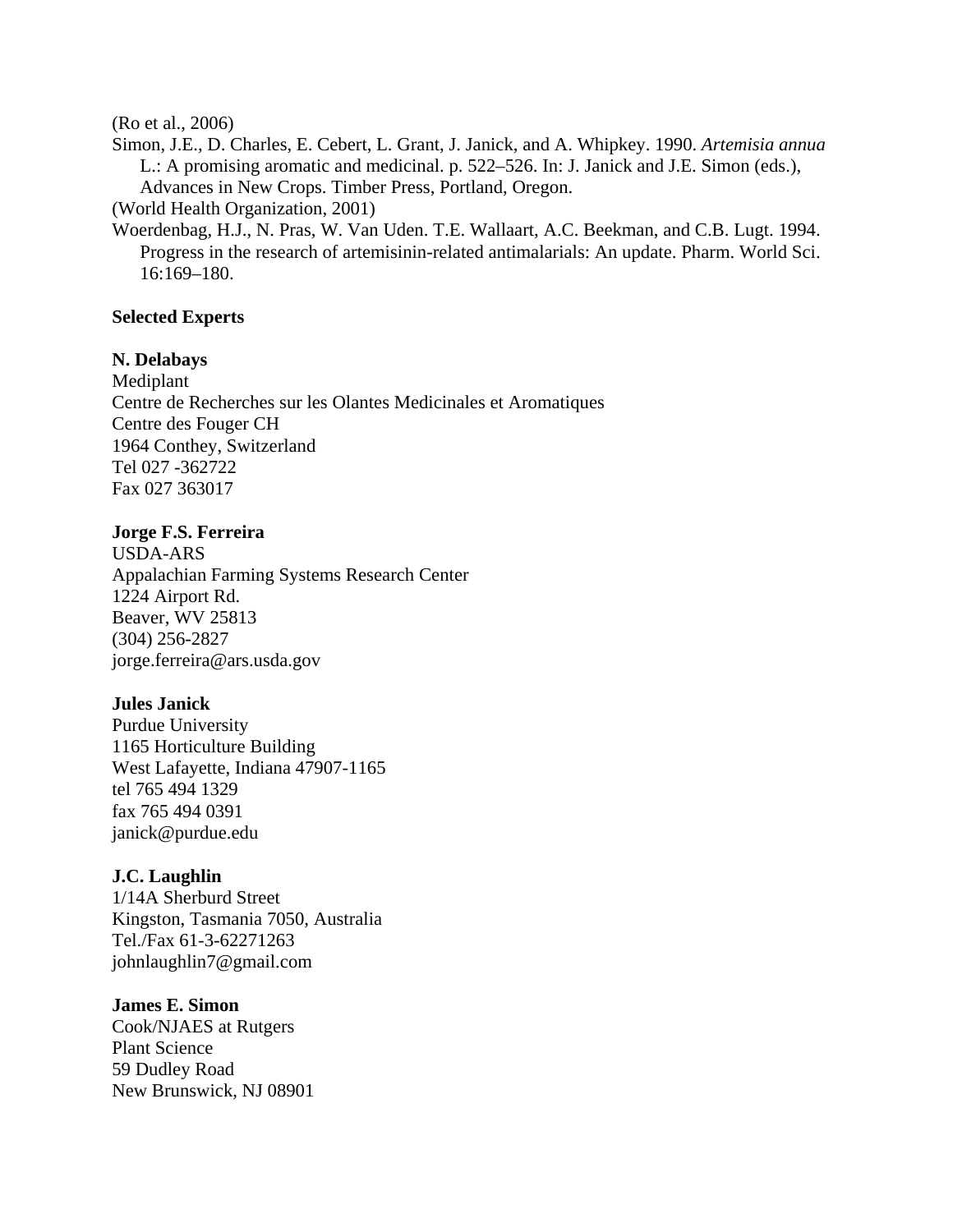(732) 932-9711 EXT: 355 jesimon@aesop.rutgers.edu

### **Herman J. Woerdenbag**

Dept. of Pharmaceutical Biology University Centre for Pharmacy University Groningen, Antonius Deusinglaan 2, 9713 AW Groningen, The Netherlands

### **References:**

- Allen, P.C., Lydon, J., Danforth, H.D., 1997. Effects of components of *Artemisia annua* on coccidia infections in chickens. Poult Sci 76:1156–1163.
- Arab, H.A., Rahbari, S., Rassouli, A., Moslemi, M.H., Khosravirad, F., 2006. Determination of artemisinin in Artemisia sieberi and anticoccidial effects of the plant extract in broiler chickens. Tropical Animal Health and Production 38:497–503.
- Bilia, A.R., Melillo de Malgalhães, P., Bergonzi, M.C., Vincieria, F.F., 2006. Simultaneous analysis of artemisinin and flavonoids of several extracts of *Artemisia annua* L. obtained from a commercial sample and a selected cultivar. Phytomedicine 13:487–493.
- Blanke, C.H., Naisabha, G.B., Balema, M.B., Mbaruku, G.M., Heide, L., Muller, M.S., 2008. Herba Artemisiae annuae tea preparation compared to sulfadoxine-pyrimethamine in the treatment of uncomplicated falciparum malaria in adults: a randomized double-blind clinical trial. Trop Doct 38:113–116.
- Brisibe, E.A., Umoren, U.E., Owai, P.U., Brisibe, F., 2008. Dietary inclusion of dried *Artemisia annua* leaves for management of cocidiosis and growth enhancement in chickens. African Journal of Biotechnology 7:4083–4092.
- Cai, Y., Luo, Q., Sun, M., Corke, H., 2004. Antioxidant activity and phenolic compounds of 112 traditional Chinese medicinal plants associated with anticancer. Life Sciences 74:2157– 2184.
- Cao, G., Sofic, E., Prior, R.L., 1996. Antioxidant Capacity of Tea and Common Vegetables. Journal of Agricultural and Food Chemistry 44:3426–3431.
- Duke, S., Paul, R.N., 1993. Development and fine structure of the glandular trichomes of *Artemisia annua* L. International Journal of Plant Sciences 154:107–118.
- Duke, S.O., Vaughn, K.C., Croom, E.M.J., Elsohly, H.N., 1987. Artemisinin, a constituent of annual wormwood (*Artemisia annua*), is a selective phytotoxin. Weed Science 35:499– 505.
- Efferth, T., 2007. Antiplasmodial and antitumor activity of artemisinin—from bench to bedside. Planta Medica 73:299-309.
- Efferth, T., Romero, M.R., Wolf, D.G., Stamminger, T., Marin, J.J.G., Marschall, M., 2008. The Antiviral Activities of Artemisinin and Artesunate. Clinical Infectious Diseases 47:804– 811.
- Ferreira, J.F.S., Janick, J., 1995. Floral morphology of *Artemisia annua* with special reference to trichomes. International Journal of Plant Sciences 156:807–815.
- Ferreira, J.F.S., Simon, J.E., Janick, J., 1997. *Artemisia annua*: botany, horticulture, pharmacology (A Review). Horticultural Reviews 19:319–371.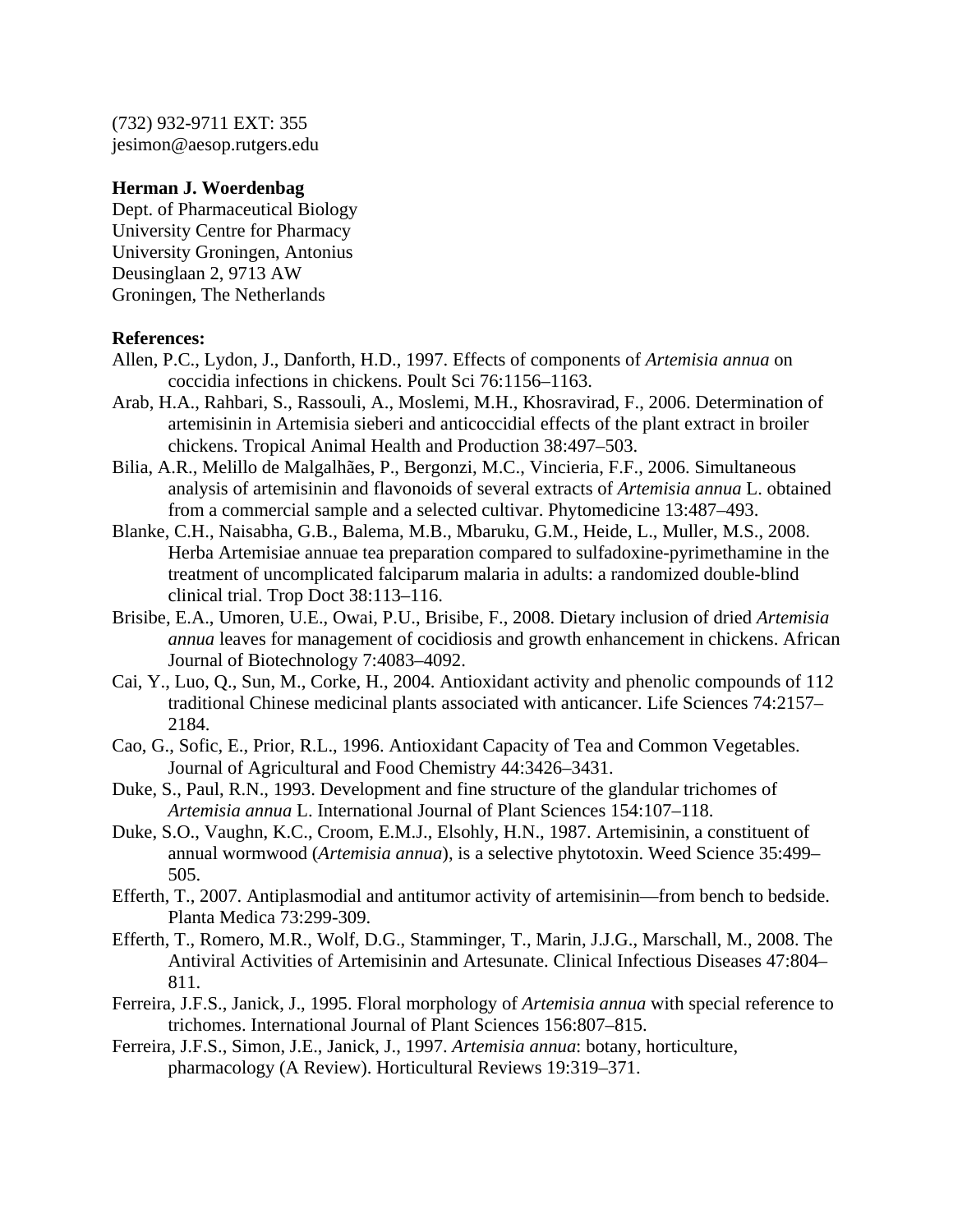- Ferreira, J.F.S., Janick, J., 2002. Production of Artemisinin from in vitro cultures of *Artemisia annua* L., Biotechnology in Agriculture and Forestry Vol. 51, Springer-Verlag, Berlin, Germany, p. 1–12.
- Ferreira, J.F.S., Laughlin, J.C., Delabays, N., Magalhaes, P.M.d., 2005. Cultivation and genetics of *Artemisia annua* for increased production of the anti-malarial artemisinin. Plant Gen Resourc 3:206–229.
- Han, J., Ye, M., Qiao, X., Xu, M., Wang, B.-r., Guo, D.-A., 2008. Characterization of phenolic compounds in the Chinese herbal drug Artemisia annua by liquid chromatography coupled to electrospray ionization mass spectrometry. Journal of Pharmaceutical and Biomedical Analysis 47:516–525.
- Hsu, E., 2006. The history of *qing hao* in the Chinese *materia medica*. Transactions of the Royal Society of Tropical Medicine and Hygiene 100:505–508.
- Juteau, F., Masotti, V., Bessiere, J.M., Dherbomez, M., Viano, J., 2002. Antibacterial and antioxidant activities of *Artemisia annua* essential oil. Fitoterapia 73:532–535.
- Keiser, J., Utzinger, J., 2007. Food-borne trematodiasis: current chemotherapy and advances with artemisinins and synthetic trioxolanes. TRENDS in Parasitology 23:555–562.
- Khan, M.M.A.A., Jain, D.C., Bhakuni, R.S., Zaim, M., Thakur, R.S., 1991. Occurrence of some antiviral sterols in *Artemisia annua*. Plant Science 75:161–165.
- Kumar, S., Gupta, A.K., Pal, Y., Dwivedi, S.K., 2003. *In-vivo* therapeutic efficacy trial with artemisinin derivative, Buparvaquone and Imidocarb Dipropionate against *Babesia equi* infection in donkeys. J Vet Med Sci 65:1171–1177.
- Lescano, S.Z., Chieffi, P.P., Canhassi, R.R., Boulos, M., Neto, V.A., 2004. Antischistosomal activity of artemether in experimental Schistosomiasis mansoni. Revista de Saude Publica 38:71–75.
- Li, S., Chen, C., Zhang, H., Guo, H., Wang, H., Wang, L., Zhang, X., Hua, S., Yu, J., Xiao, P., Li, R., Tan, X., 2005. Identification of natural compounds with antiviral activities against SARS-associated coronavirus. Antiviral Research 67:18–23.
- Meshnick, S.R., 2002. Artemisinin: mechanisms of action, resistance and toxicity. International Journal for Parasitology 32:1655–1660.
- Mishina, Y.V., Krishna, S., Haynes, R.K., Meade, J.C., 2007. Artemisinins Inhibit *Trypanosoma cruzi* and *Trypanosoma brucei rhodesiense* In Vitro Growth. Antimicrob. Agents Chemother. 51:1852–1854.
- Mueller, M.S., Runyambo, N., Wagner, I., Borrmann, S., Dietz, K., Heide, L., 2004. Randomized controlled trial of a traditional preparation of *Artemisia annua* L. (Annual Wormwood) in the treatment of malaria. Transactions of the Royal Society of Tropical Medicine and Hygiene 98:318–321.
- Navaratman, V., Mansor, S.M., Chin, L.K., Mordi, M.N., Asokan, M., Nair, N.K., 1995. Determination of artemether and dihydroartemisinin in blood plasma by highperformance liquid chromatography for application in clinical pharmacological studies. J.Chrom. 669:289–294.
- Ro, D.-K., Paradise, E.M., Ouellet, M., Fisher, K.J., Newman, K.L., Ndungu, J.M., Ho, K.A., Eachus, R.A., Ham, T.S., Kirby, J., Chang, M.C.Y., Withers, S.T., Shiba, Y., Sarpong, R., Keasling, J.D., 2006. Production of the antimalarial drug precursor artemisinic acid in engineered yeast. Nature 440:940–943.